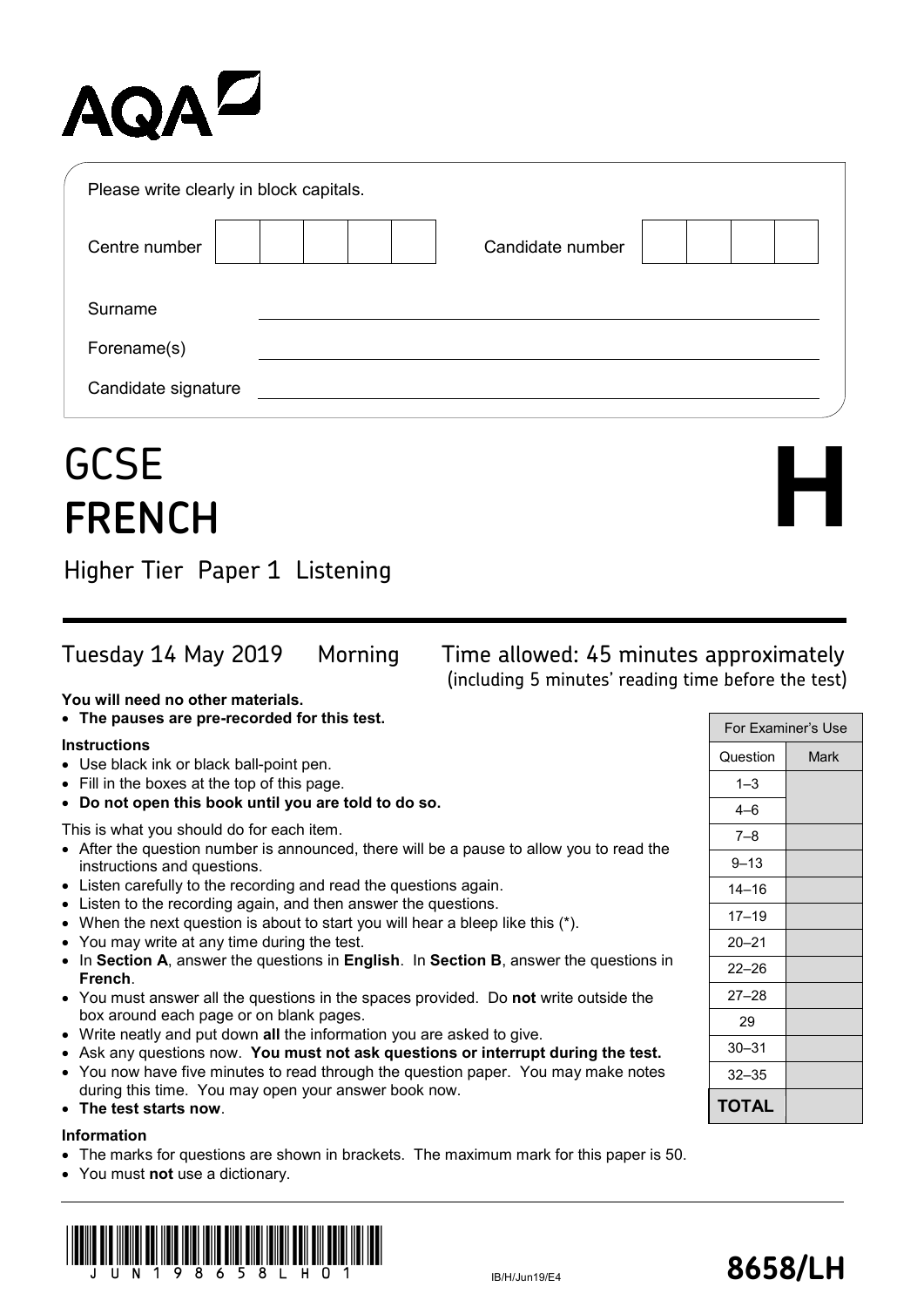# **Section A**

Questions and answers in **English**.

#### **Ideal partners**

On a French reality TV programme about dating, you hear these contestants describe their ideal partners.

What is the **most** important thing for each person when choosing an ideal partner?

Write the correct letter in the box.

| A  | Common interests    |
|----|---------------------|
| в  | Personality         |
| C  | Physical appearance |
| D  | Qualifications      |
| Е. | Sense of style      |



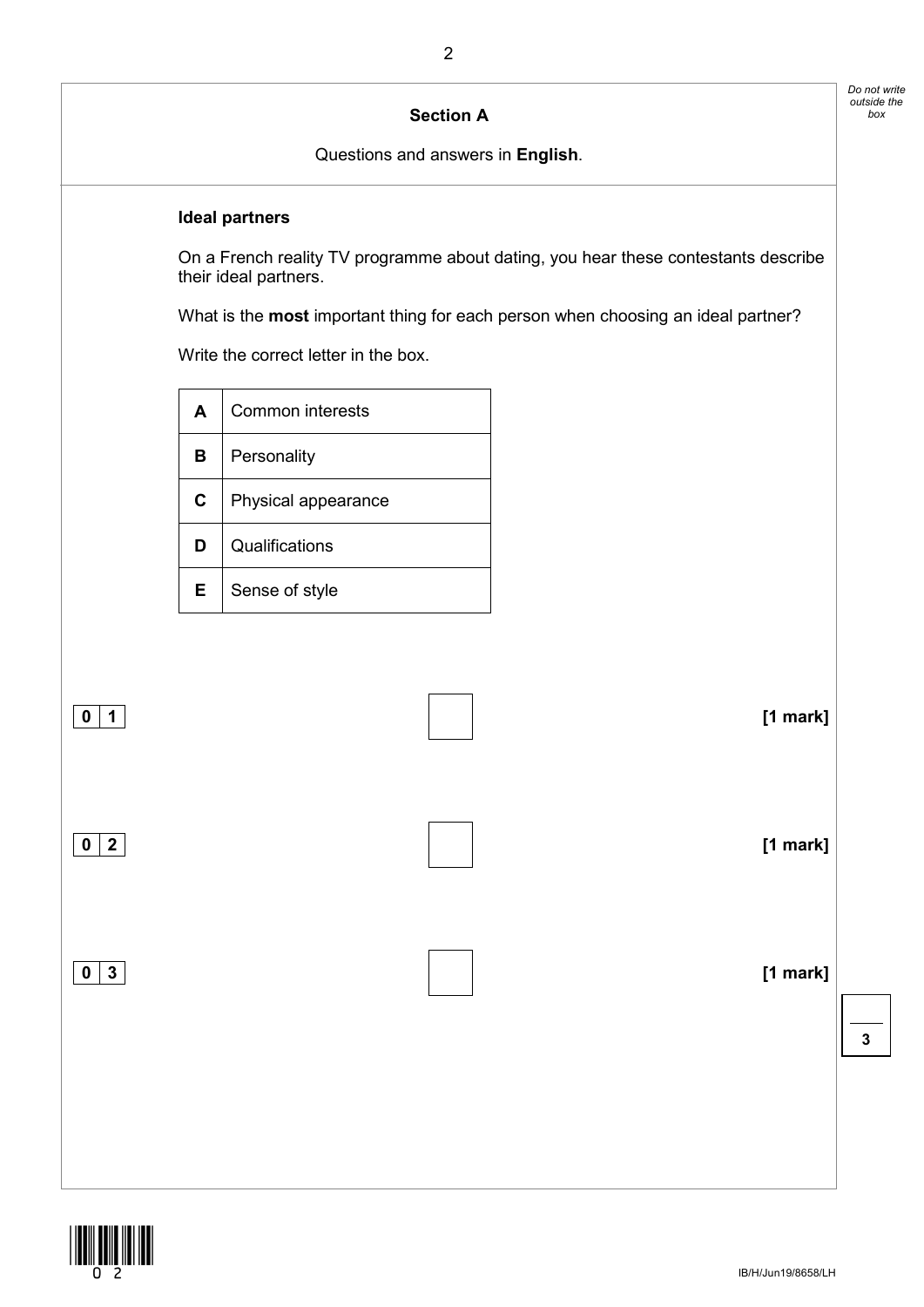

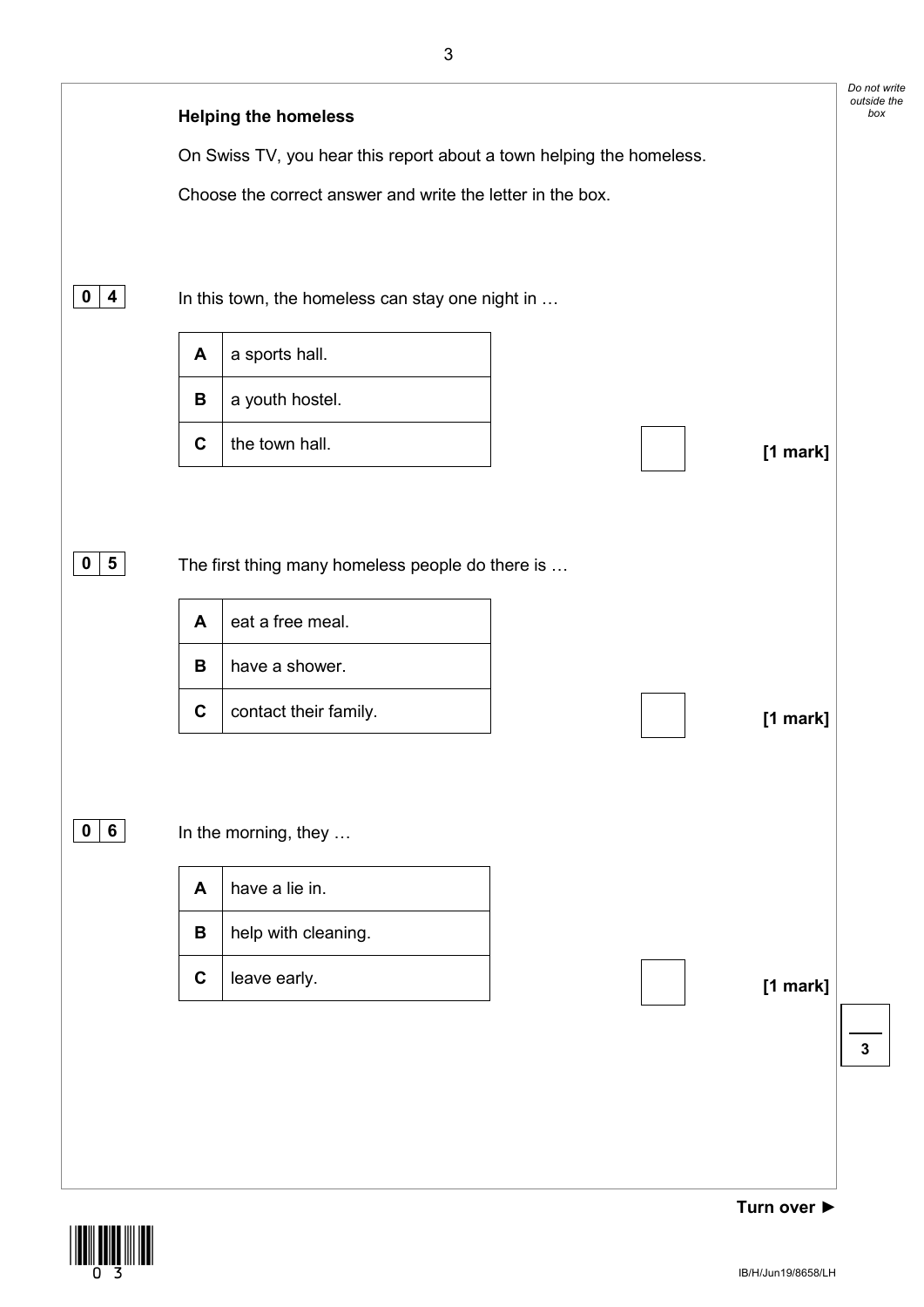|                                              | <b>Mobile phones</b>                                                      | Do not write<br>outside the<br>box |
|----------------------------------------------|---------------------------------------------------------------------------|------------------------------------|
|                                              | On Swiss radio, you hear people discussing mobile phones.                 |                                    |
|                                              | What do they find annoying about them? Complete the sentences in English. |                                    |
|                                              | Answer both parts of question 7.                                          |                                    |
| $\overline{7}$<br>$\mathbf 1$<br>$\mathbf 0$ | This woman finds it annoying that some people<br>[1 mark]                 |                                    |
| $\overline{2}$<br>$\overline{7}$<br>0        | This man hates it when some people<br>[1 mark]                            |                                    |
|                                              | Answer both parts of question 8.                                          |                                    |
| $\mathbf 0$<br>8<br>$\mathbf{1}$             | This woman thinks it's disgusting that some people<br>[1 mark]            |                                    |
| .  2<br>0   8                                | This man finds it frustrating that he cannot<br>[1 mark]                  |                                    |
|                                              |                                                                           | 4                                  |

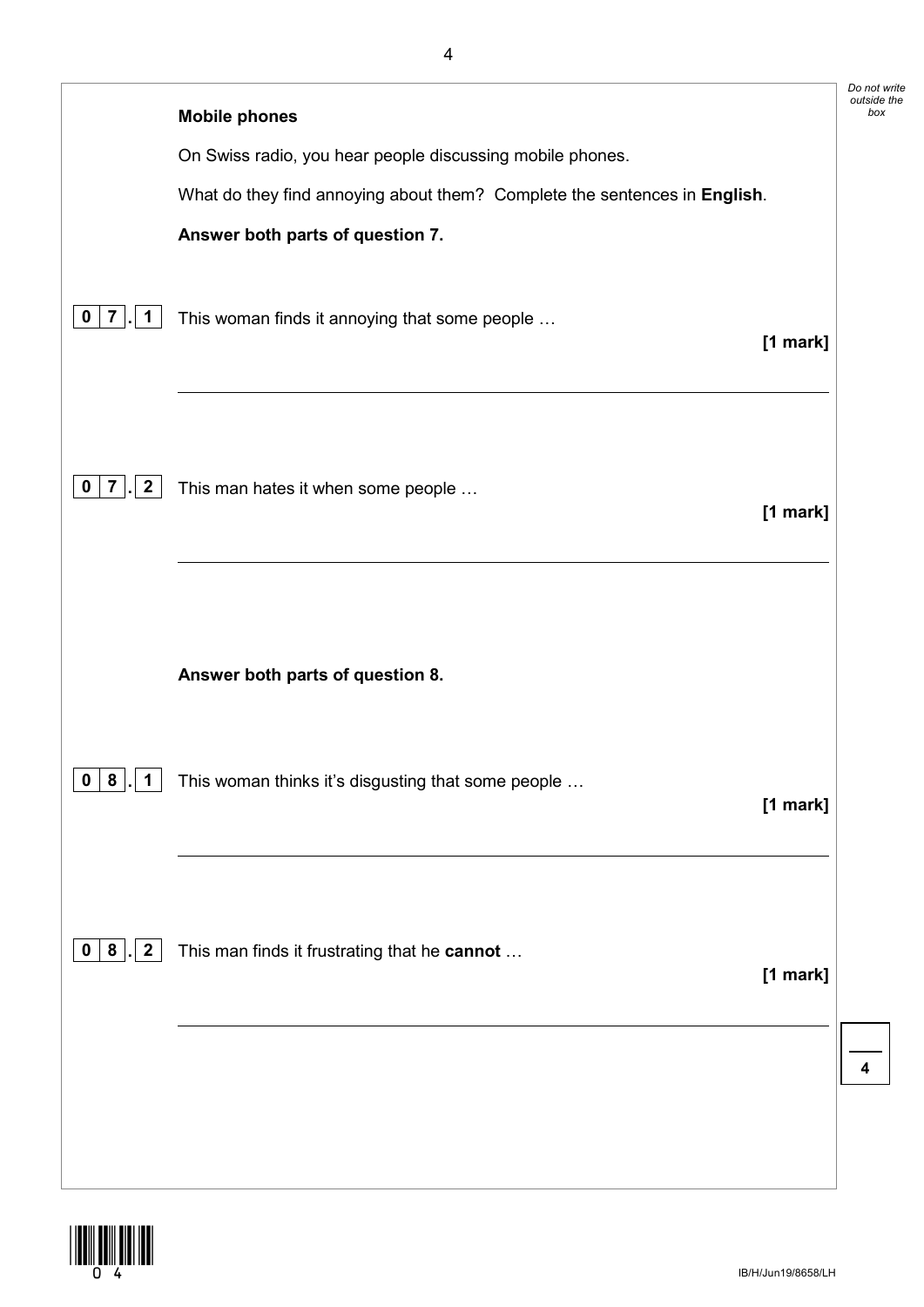|                              | A holiday in Marrakech                                       |                                                                                |            | Do not write<br>outside the<br>box |
|------------------------------|--------------------------------------------------------------|--------------------------------------------------------------------------------|------------|------------------------------------|
|                              |                                                              | Listen to this vlog from a Belgian tourist who has recently visited Marrakech. |            |                                    |
|                              | What is his opinion of the following aspects of his holiday? |                                                                                |            |                                    |
|                              | For a positive opinion, write P.                             |                                                                                |            |                                    |
|                              | For a negative opinion, write N.                             |                                                                                |            |                                    |
|                              | For a positive and negative opinion, write P+N.              |                                                                                |            |                                    |
|                              |                                                              |                                                                                |            |                                    |
|                              |                                                              |                                                                                |            |                                    |
|                              |                                                              |                                                                                |            |                                    |
| $0 \mid 9$                   | The flight                                                   |                                                                                | $[1$ mark] |                                    |
|                              |                                                              |                                                                                |            |                                    |
|                              |                                                              |                                                                                |            |                                    |
| $\mathbf 0$<br>1             | The apartment owner                                          |                                                                                | [1 mark]   |                                    |
|                              |                                                              |                                                                                |            |                                    |
|                              |                                                              |                                                                                |            |                                    |
|                              |                                                              |                                                                                |            |                                    |
| 1<br>1                       | The bedroom                                                  |                                                                                | [1 mark]   |                                    |
|                              |                                                              |                                                                                |            |                                    |
|                              |                                                              |                                                                                |            |                                    |
|                              |                                                              |                                                                                |            |                                    |
| $1 \mid 2 \mid$              | The guided tour                                              |                                                                                | [1 mark]   |                                    |
|                              |                                                              |                                                                                |            |                                    |
|                              |                                                              |                                                                                |            |                                    |
|                              |                                                              |                                                                                |            |                                    |
| $\mathbf{3}$<br>$\mathbf{1}$ | The local markets                                            |                                                                                | [1 mark]   |                                    |
|                              |                                                              |                                                                                |            | ${\bf 5}$                          |
|                              |                                                              |                                                                                |            |                                    |
|                              |                                                              |                                                                                |            |                                    |



**Turn over ►**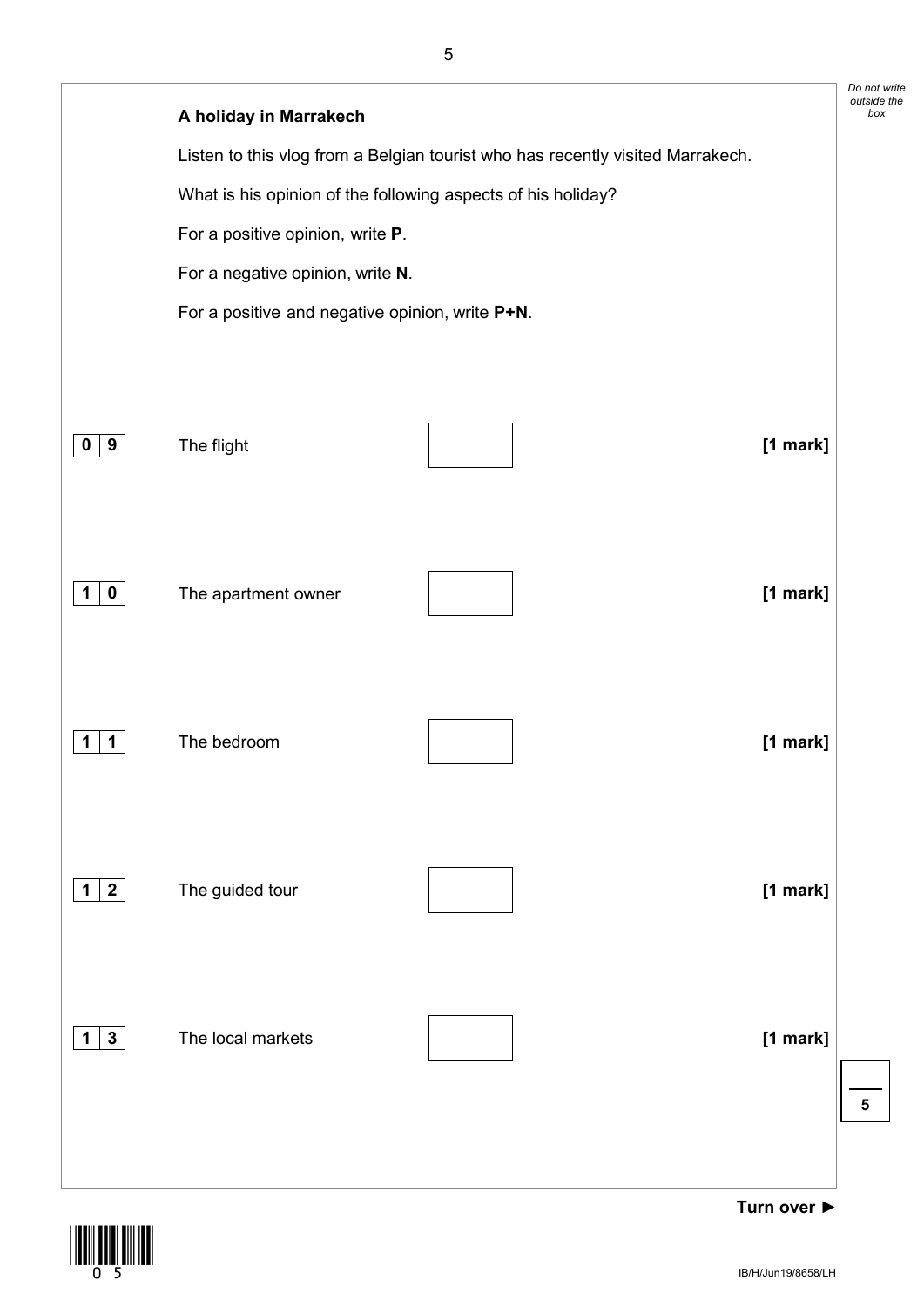# **Eating out**

On a French website, you find these interviews of people who are reviewing a restaurant.

What **problem** did they have whilst at the restaurant? What was the **reason**?

Complete the boxes in **English**.

| $\mathbf 1$<br>$\boldsymbol{4}$ | Problem | Reason    |
|---------------------------------|---------|-----------|
|                                 |         |           |
|                                 |         |           |
|                                 |         | [2 marks] |
| $1 \mid 5$                      | Problem | Reason    |
|                                 |         |           |

#### **[2 marks]**

| 1 <sup>1</sup><br>6 | Problem | Reason    |
|---------------------|---------|-----------|
|                     |         |           |
|                     |         |           |
|                     |         |           |
|                     |         | [2 marks] |
|                     |         |           |
|                     |         |           |



**6**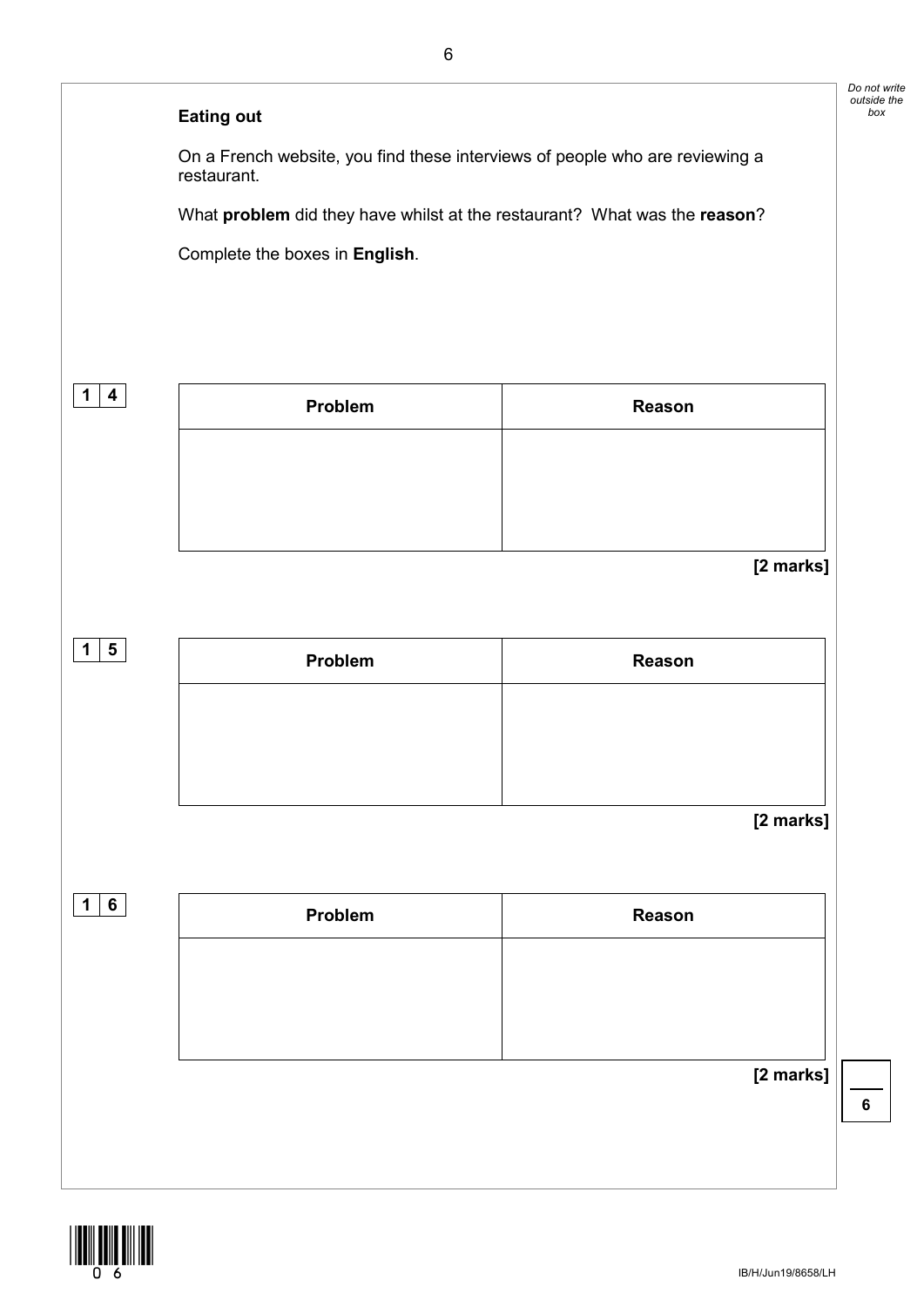#### **Jobs**

Whilst on the train in Quebec, you hear these people talking about their jobs.

What is **one** positive and **one** negative aspect of each person's job?

Write the letters in the boxes.

| A  | The boss                        |
|----|---------------------------------|
| в  | The opportunities for promotion |
| C  | The colleagues                  |
| D  | The holidays                    |
| E. | The job security                |
| F  | The salary                      |
| G  | The working hours               |
| н  | The workplace                   |



![](_page_6_Picture_6.jpeg)

*Do not write outside the box*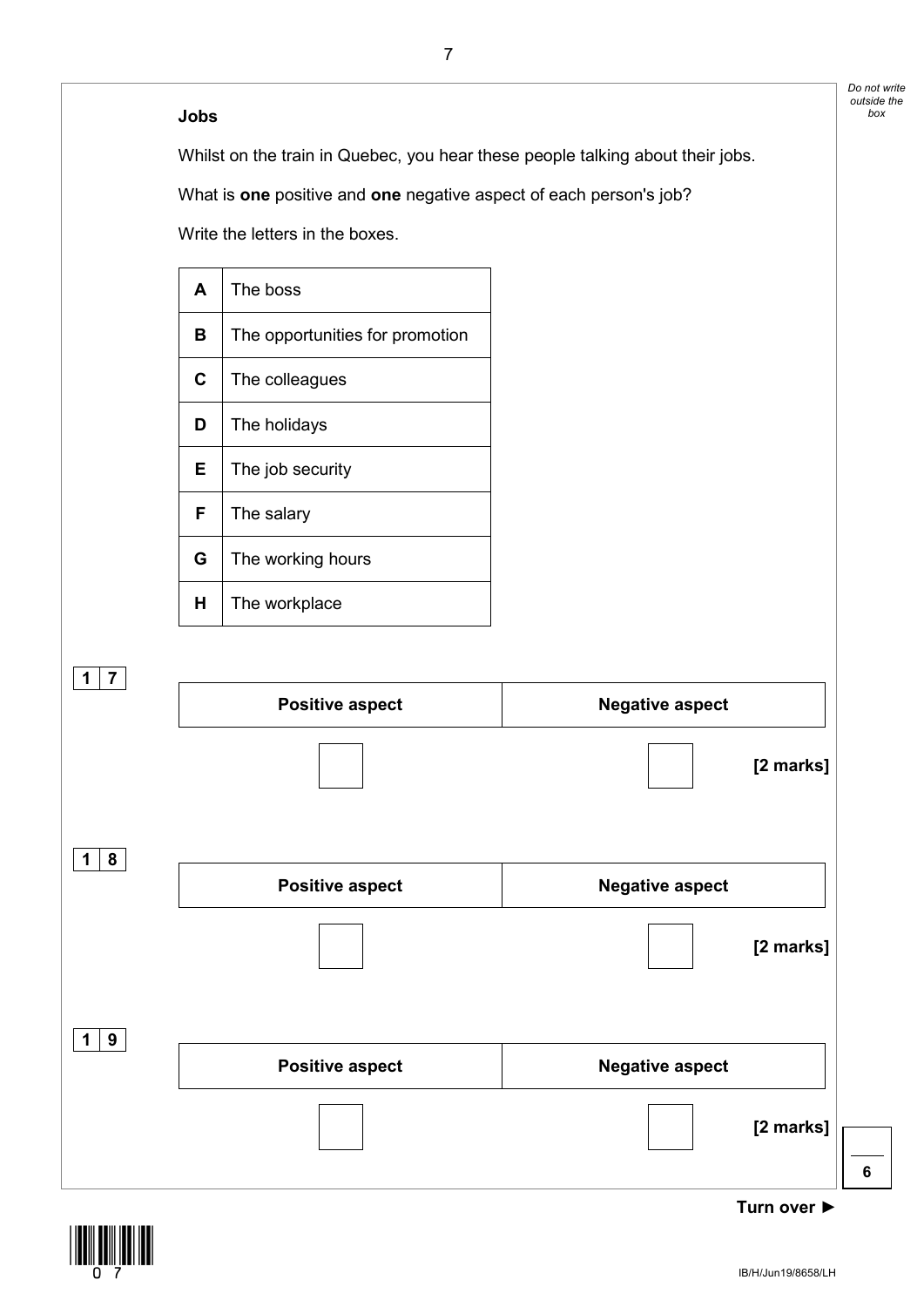![](_page_7_Figure_0.jpeg)

![](_page_7_Picture_1.jpeg)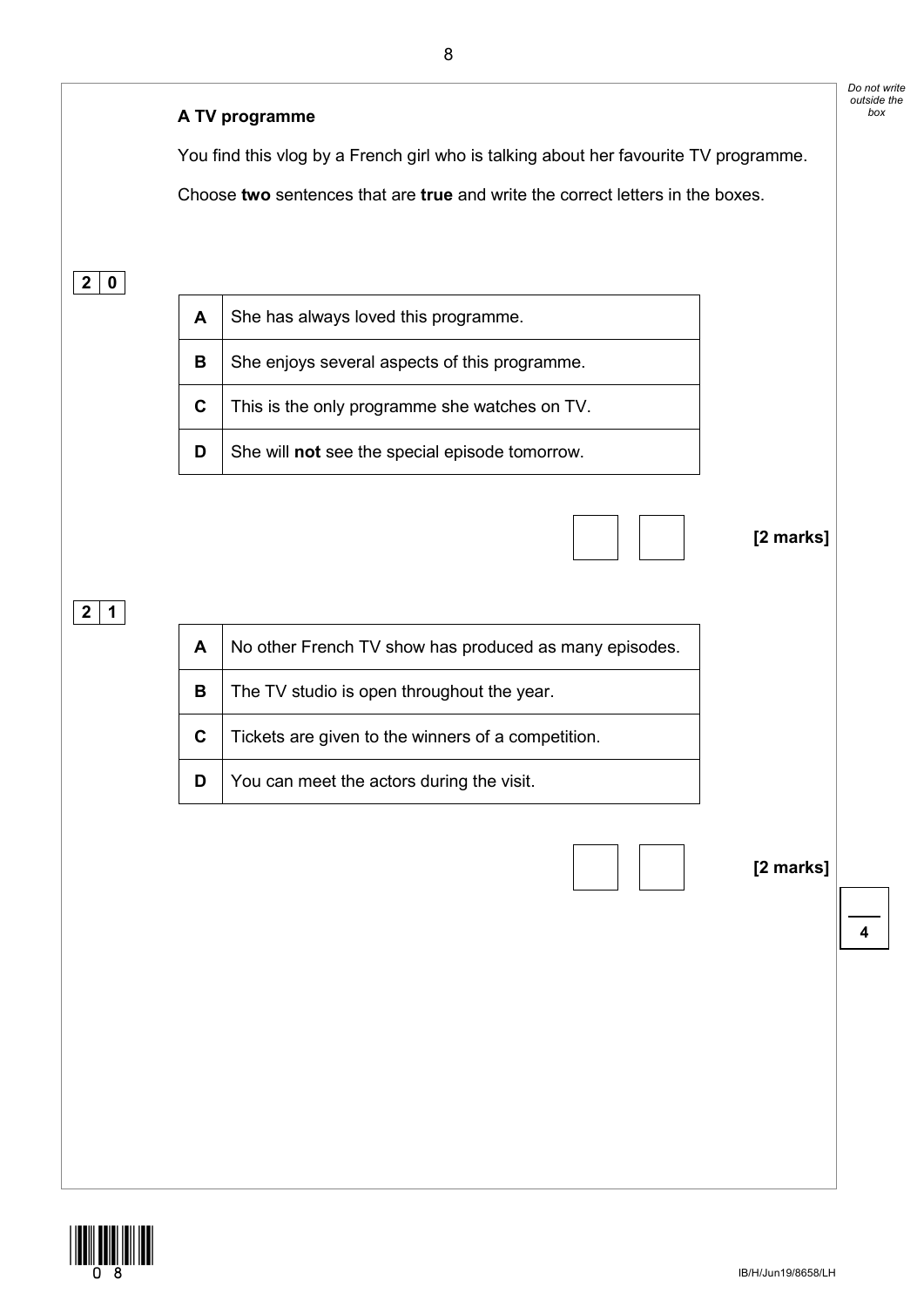![](_page_8_Figure_0.jpeg)

![](_page_8_Picture_1.jpeg)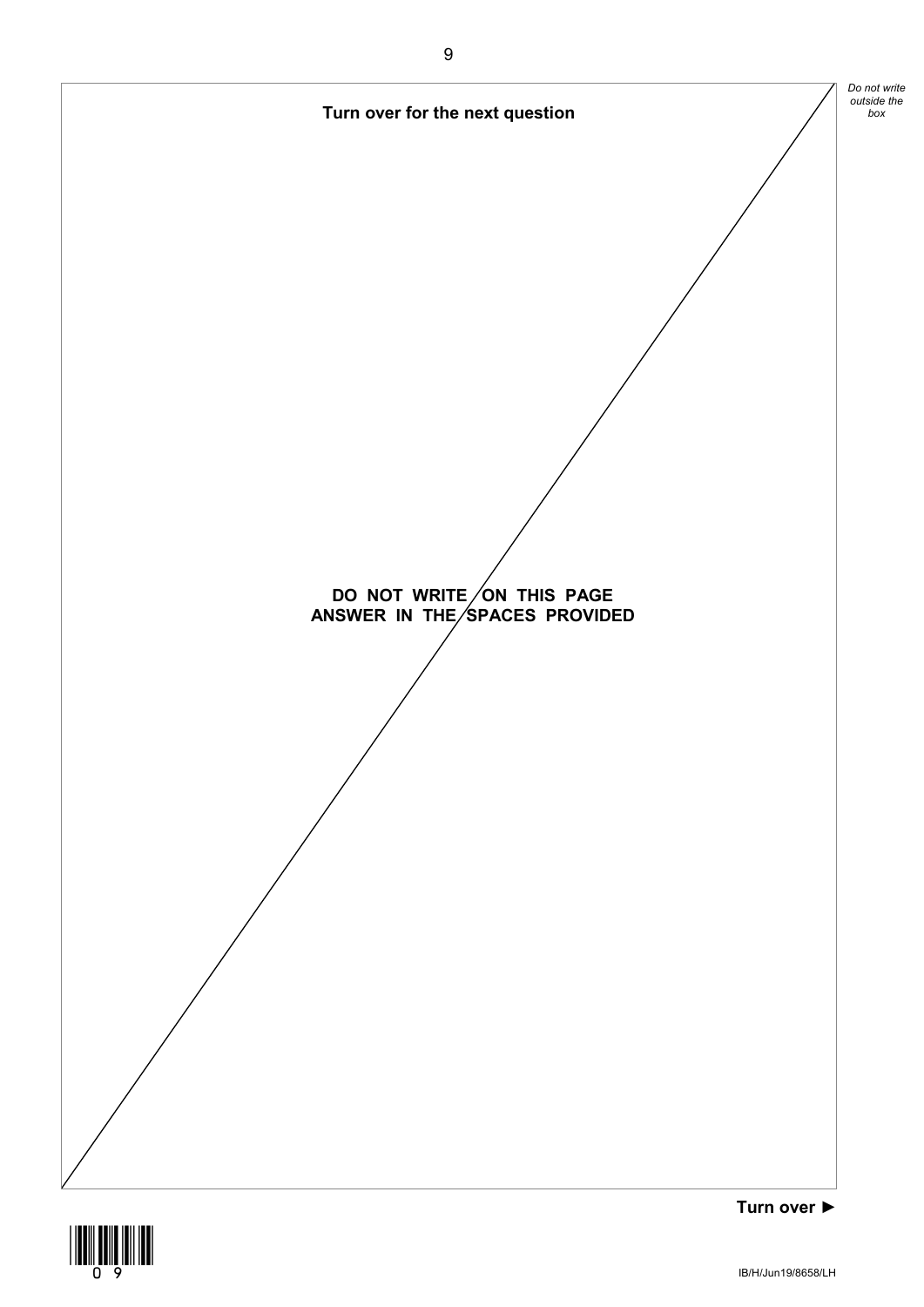![](_page_9_Figure_0.jpeg)

![](_page_9_Picture_1.jpeg)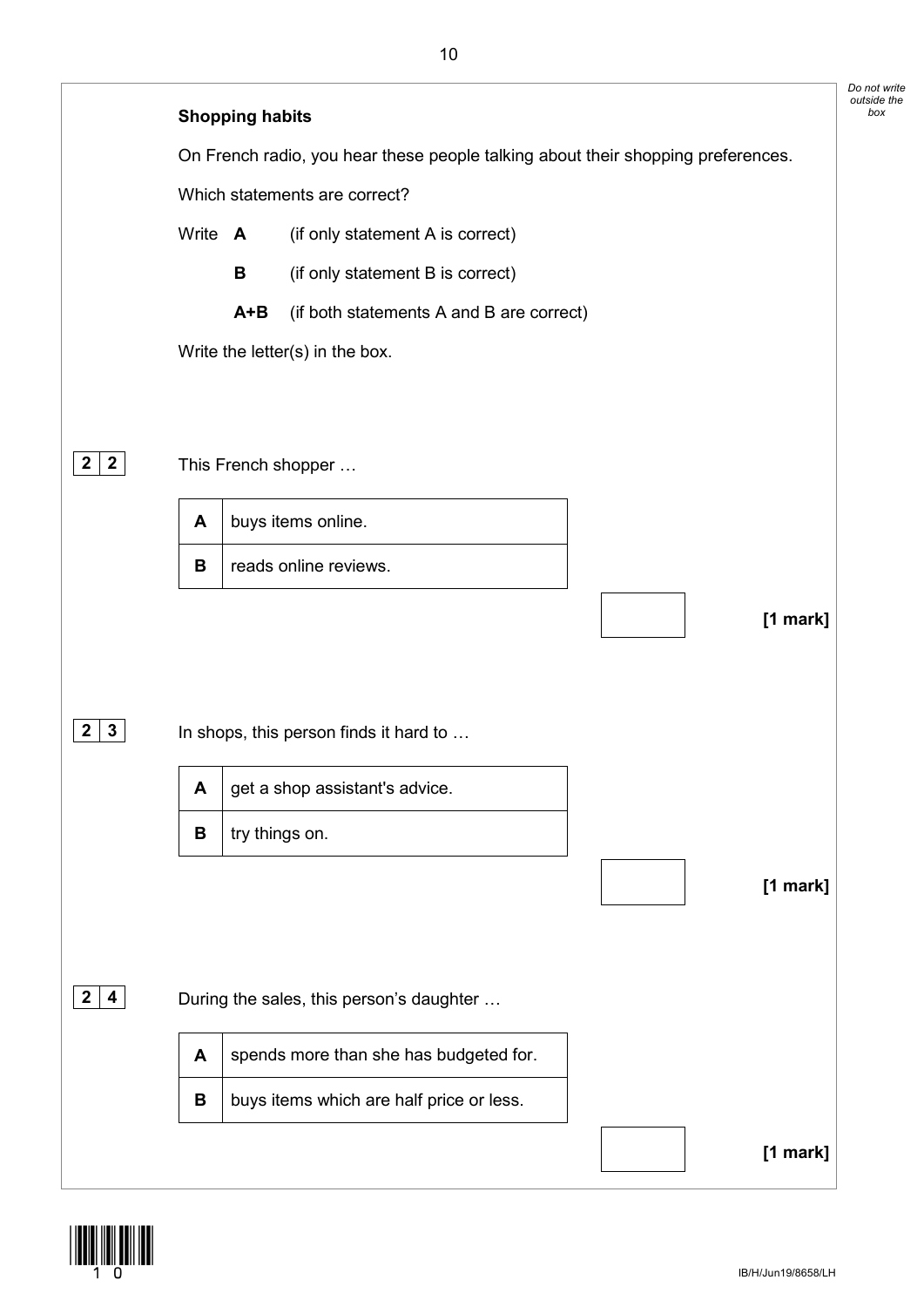![](_page_10_Figure_0.jpeg)

![](_page_10_Picture_1.jpeg)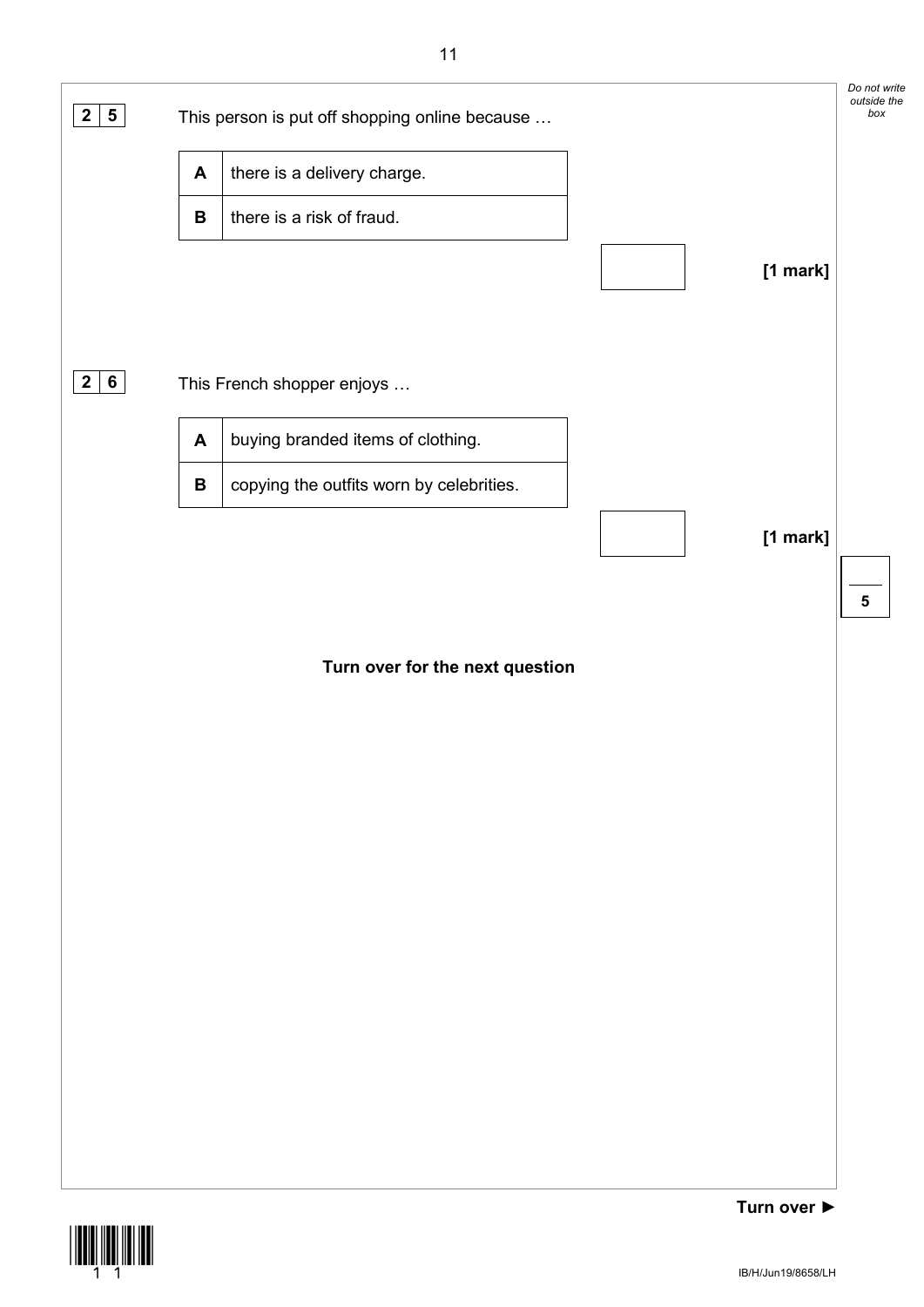|                                                | <b>An Eco Club</b>                                                                                                                      |            |
|------------------------------------------------|-----------------------------------------------------------------------------------------------------------------------------------------|------------|
|                                                | Your French partner school has posted a video on their website about their Eco Club.                                                    |            |
|                                                | Listen to one member talking about the club's actions.                                                                                  |            |
|                                                | Complete the sentences in English.                                                                                                      |            |
|                                                | Answer all three parts of question 27.                                                                                                  |            |
|                                                |                                                                                                                                         |            |
| $2 \mid 7 \mid$ .<br>$\mathbf 1$               | Last year they<br><u> 1989 - Jan Sterlinger, skriuwer fan it ferstjer fan it ferstjer fan it ferstjer fan it ferstjer fan it ferstj</u> |            |
|                                                | in the school garden.                                                                                                                   | [1 mark]   |
|                                                |                                                                                                                                         |            |
|                                                |                                                                                                                                         |            |
| $\mathbf{2}$<br>$\mathbf{2}$<br>$\overline{7}$ | This year, in the canteen, they<br>for the whole meal.                                                                                  |            |
|                                                |                                                                                                                                         | [1 mark]   |
|                                                |                                                                                                                                         |            |
| $\mathbf{3}$<br>$\mathbf{2}$<br>$7 \mid$ .     | Next year, they                                                                                                                         |            |
|                                                | in the classrooms each evening after the lessons.                                                                                       |            |
|                                                |                                                                                                                                         | $[1$ mark] |
|                                                |                                                                                                                                         |            |
|                                                | Listen to the reaction from this pupil.                                                                                                 |            |
|                                                | How does he feel about the actions of the club? Write the correct letter in the box.                                                    |            |
|                                                |                                                                                                                                         |            |
| 8<br>2 <sup>2</sup>                            |                                                                                                                                         |            |
|                                                | He is annoyed by them.<br>A                                                                                                             |            |
|                                                | He is supportive of them.<br>B                                                                                                          |            |
|                                                |                                                                                                                                         |            |

![](_page_11_Picture_1.jpeg)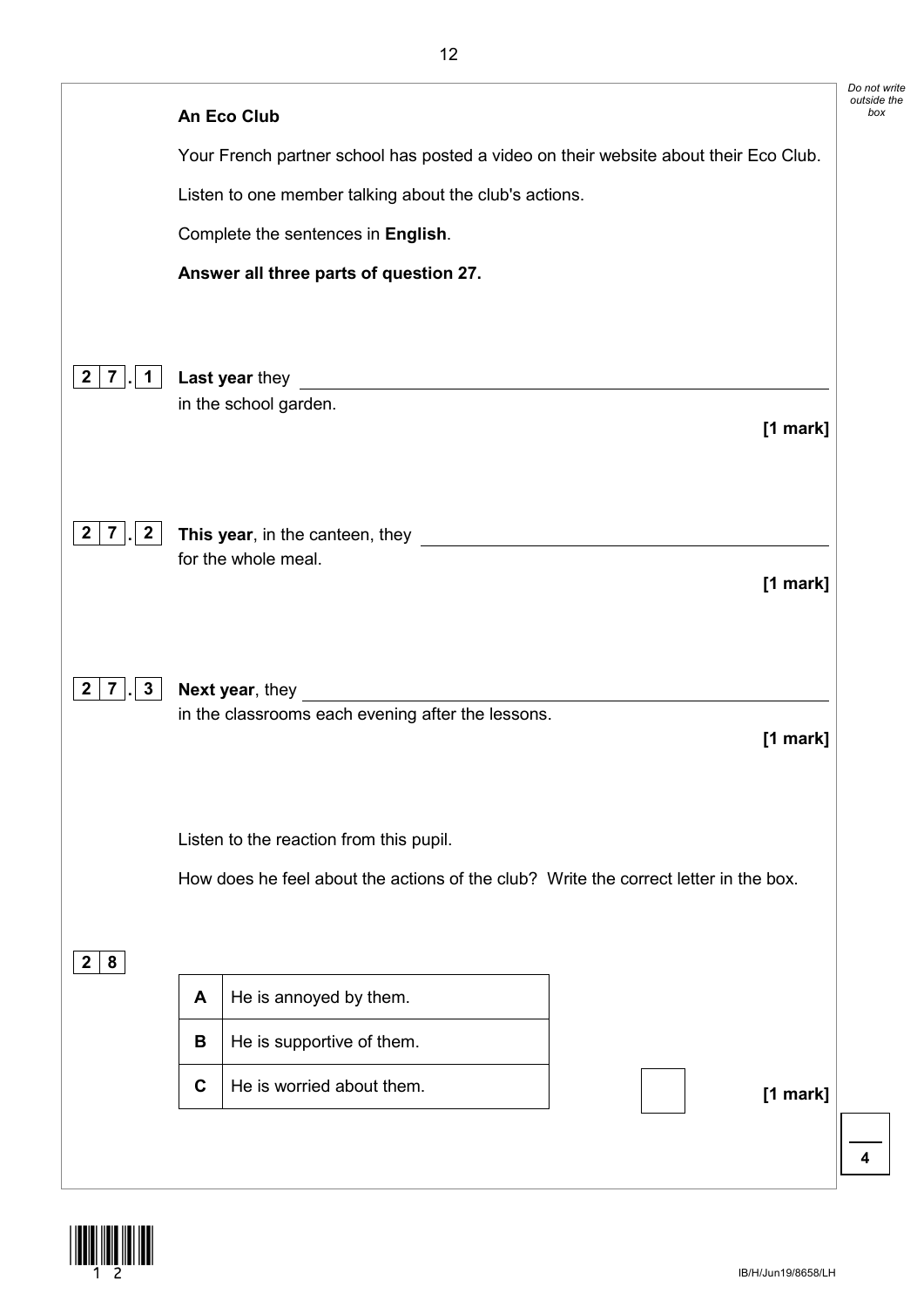![](_page_12_Figure_0.jpeg)

![](_page_12_Picture_1.jpeg)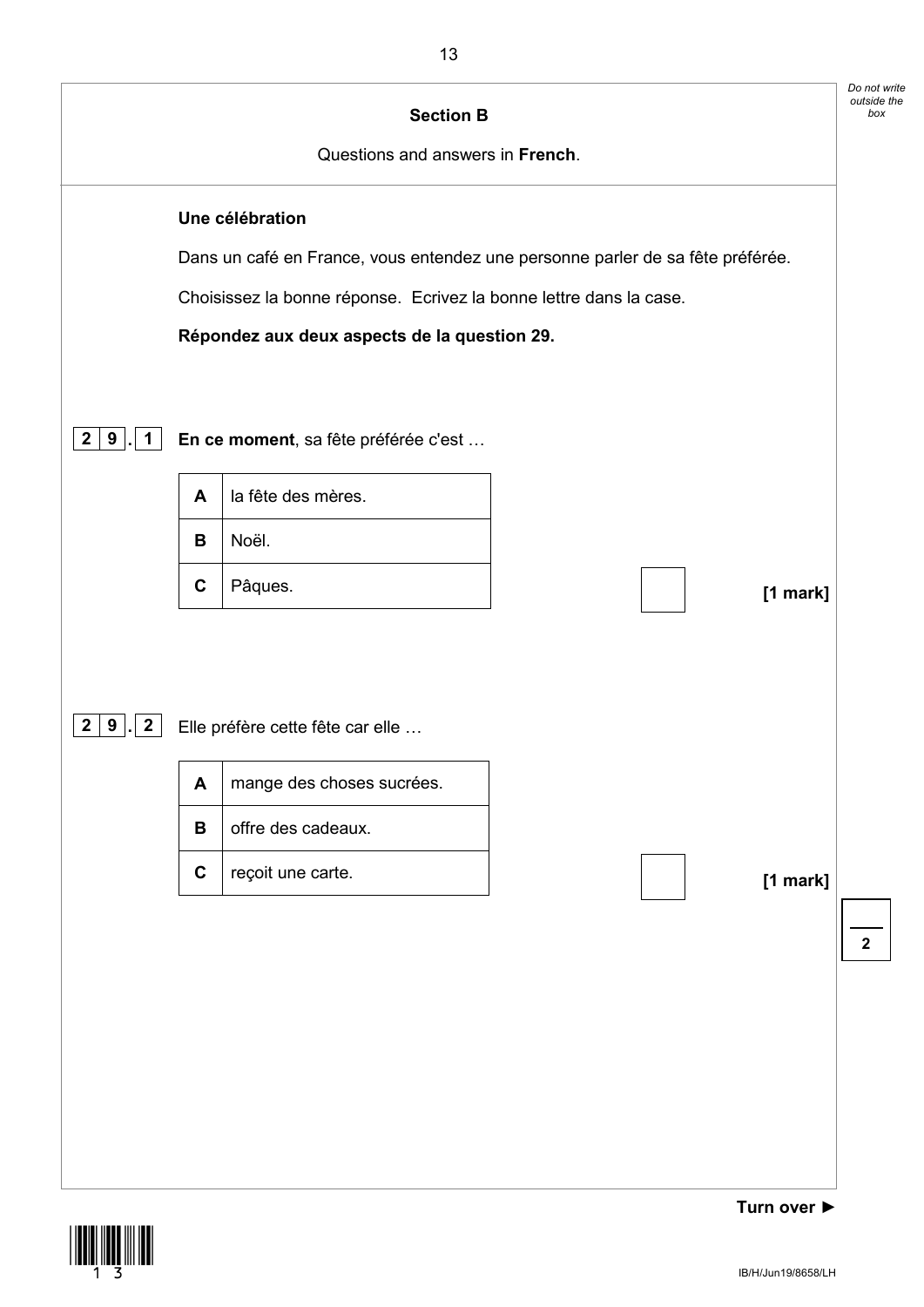|                                                |                                                                         | Do not write       |
|------------------------------------------------|-------------------------------------------------------------------------|--------------------|
|                                                | L'apprentissage                                                         | outside the<br>box |
|                                                | A la radio en Belgique, vous entendez un reportage sur l'apprentissage. |                    |
|                                                | Complétez les phrases suivantes en français.                            |                    |
|                                                | Répondez aux deux aspects de la question 30.                            |                    |
| 3 0<br>1                                       | L'apprentissage est considéré comme<br>$[1$ mark]                       |                    |
| 3 0<br>$\overline{2}$                          | Un avantage c'est d'avoir<br>$[1$ mark]                                 |                    |
|                                                | Répondez aux deux aspects de la question 31.                            |                    |
| $3\phantom{a}$                                 | Le gouvernement a décidé qu'un apprenti recevra<br>[1 mark]             |                    |
| 3 <sup>1</sup><br>$\mathbf{2}$<br>$\mathbf{1}$ | Il y aura plus de débouchés pour un apprenti qui fera<br>[1 mark]       |                    |
|                                                |                                                                         |                    |

![](_page_13_Picture_1.jpeg)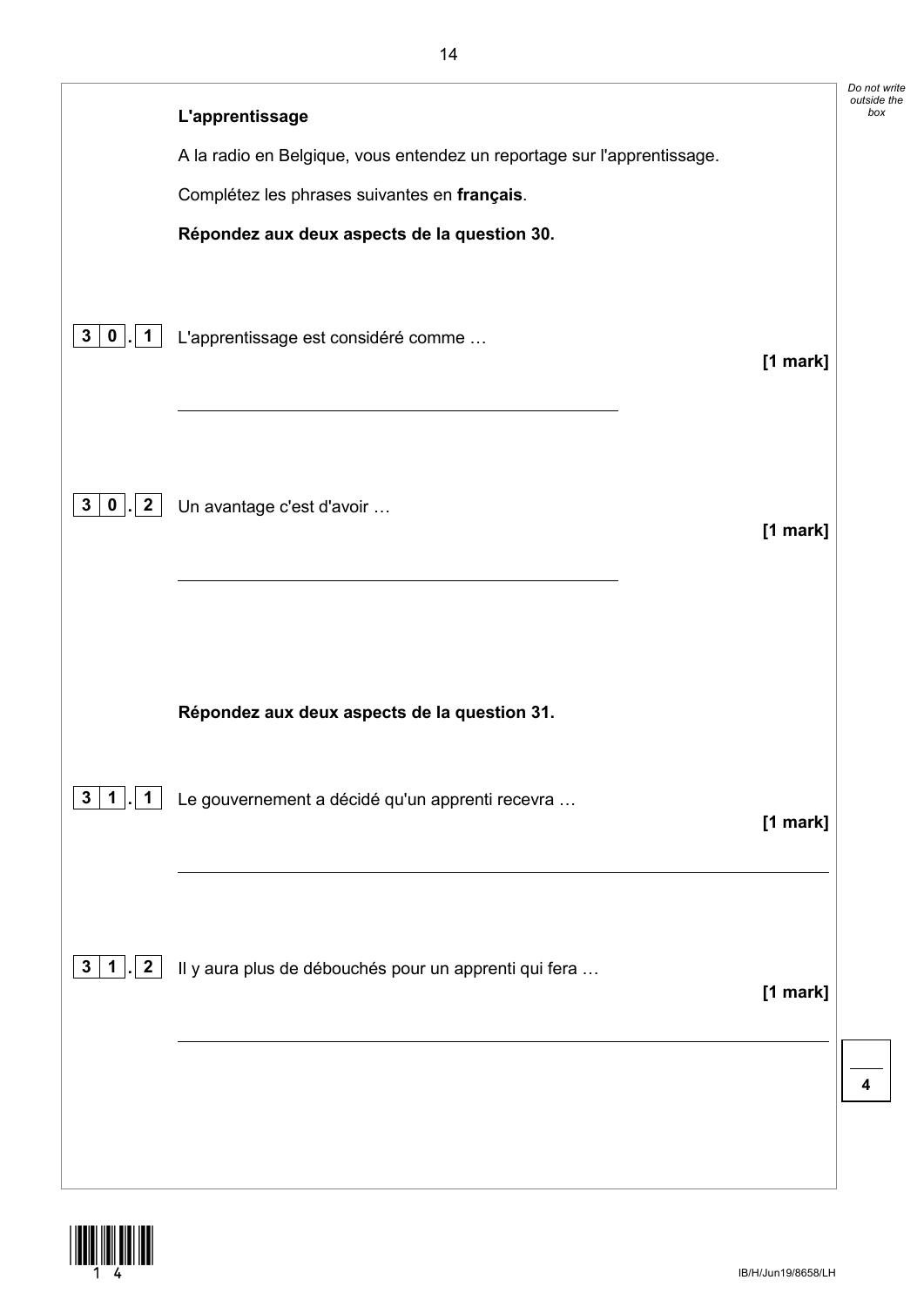![](_page_14_Picture_0.jpeg)

![](_page_14_Picture_1.jpeg)